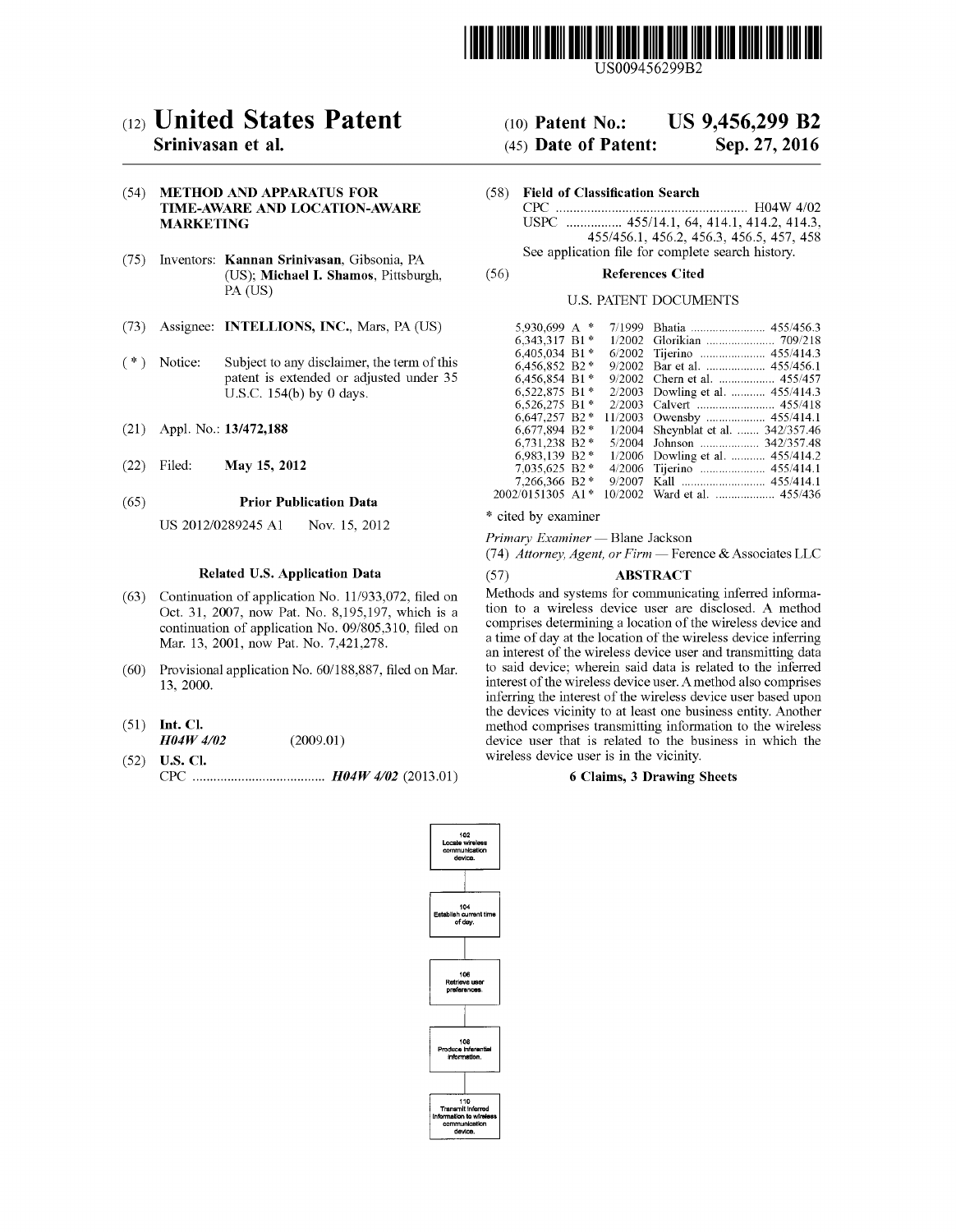

FIG. 1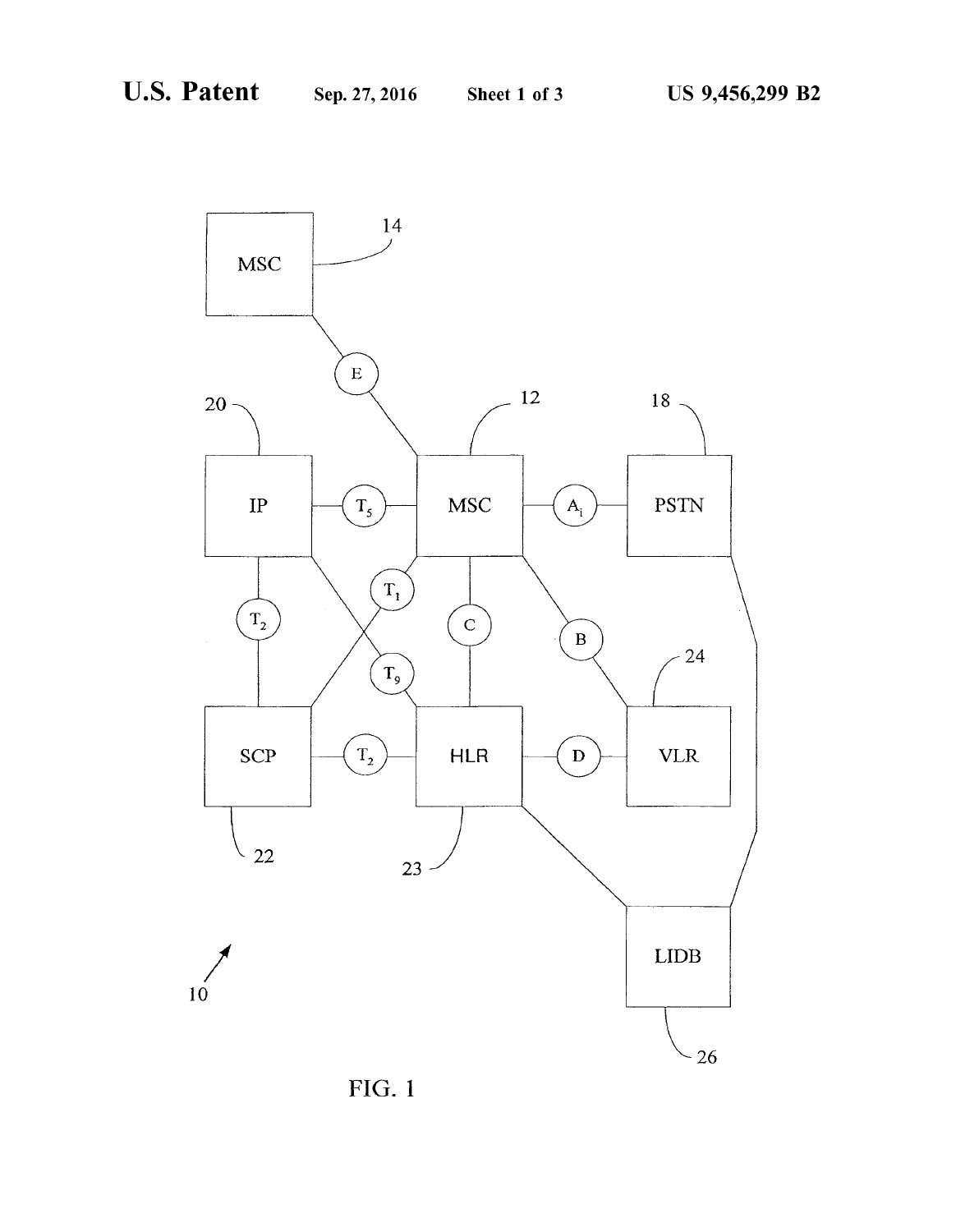

FIG. 2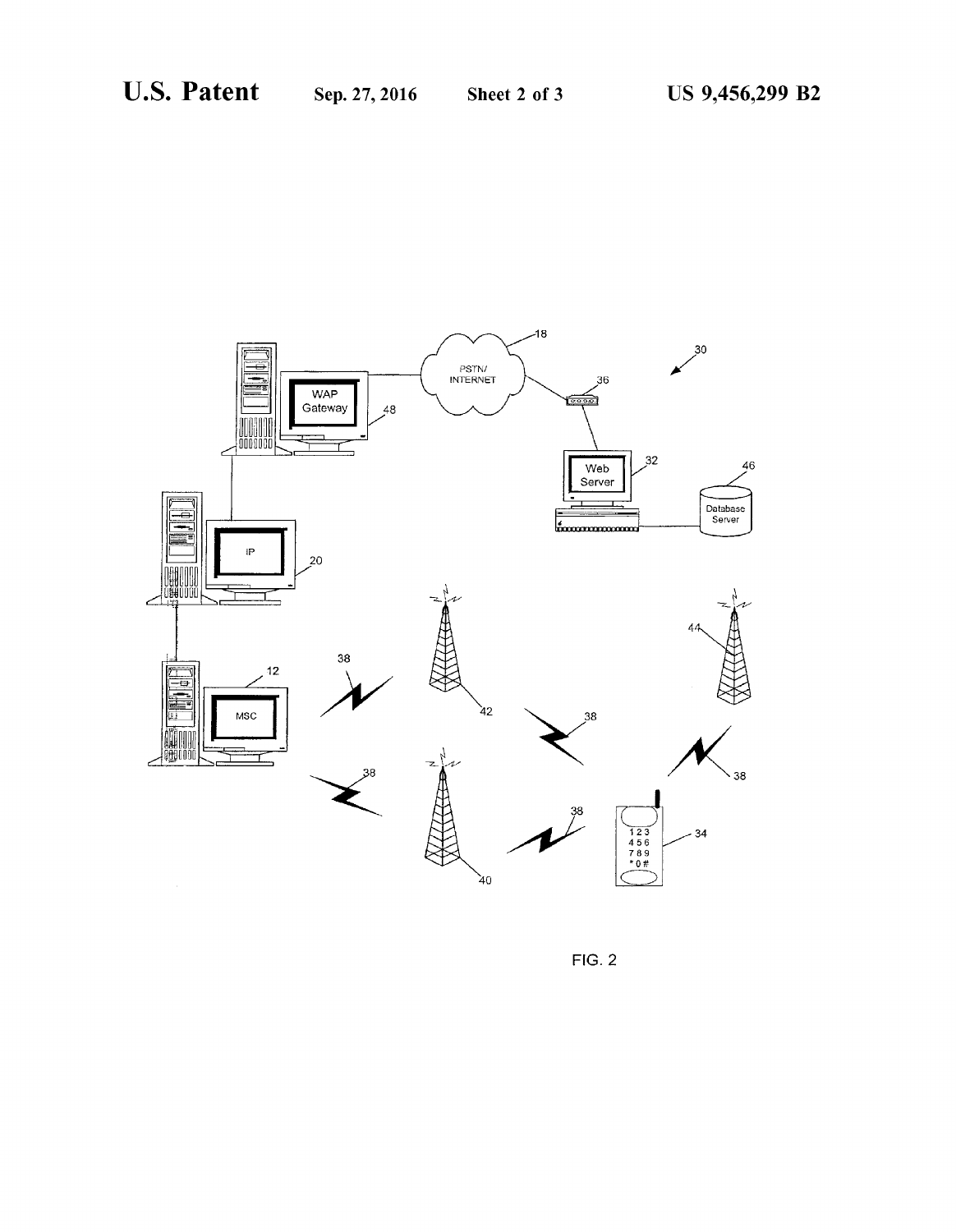

**Fig. 3**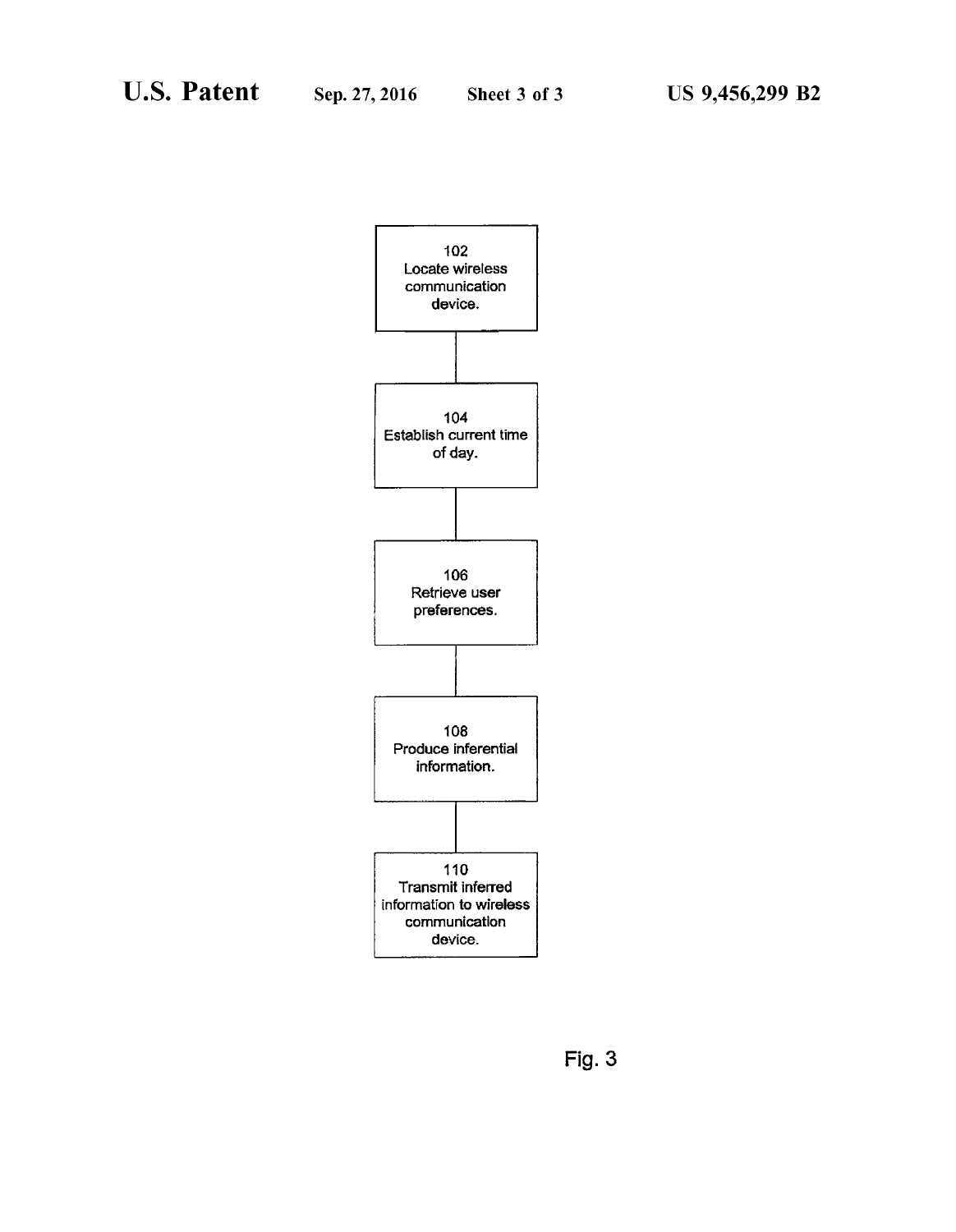#### **METHOD AND APPARATUS FOR TIME-AWARE AND LOCATION-AWARE MARKETING**

#### CROSS-REFERENCE TO RELATED APPLICATIONS

This application is a continuation application of U.S. patent application Ser. No. 11/933,072 filed on Oct. 31, 2007 now U.S. Pat. No. 8,195,197 which claims priority to U.S. patent application Ser. No. 09/805,310 filed on Mar. 13, 2001, now U.S. Pat. No. 7,421,278, which claims priority to U.S. provisional application No. 60/188,887, filed Mar. 13, 2000; the contents of these applications are hereby incorporated by reference in their entirety.

#### FIELD OF THE INVENTION

The present invention relates to the transfer of informa-  $_{20}$ tion to a wireless communication device and, more particularly, to transferring information, inferred from the location of a wireless communication device and/or the time at the wireless communication device, to the wireless communication device. 25 to said wireless device; wherein said data is related to the

less communication devices. Such processors may include, for example, a mainframe computer, a mini-computer, a micro-computer, a personal computer having, for example, a Microsoft® or Apple® operating system and a data storage device, or another device that is capable of storing and manipulating data. Such a processor may be connected to a public switched telephone network (PSTN) to provide connectivity with other devices. In addition, wireless networks are commonly used to accommodate communication between the PSTN and wireless communication devices. Such wireless networks include analog networks and digital 40 networks utilizing any form of wireless technology including, for example, CDMA and/or TDMA, and any other radio network that employs intersystem messaging such as, for example, an IS-41 (Interim Standard-41) based system. Wireless communication devices that are capable of receiv- 45 ing and sending data, as well as voice communication, are also commonly used in such a wireless network. Digital and analog cellular telephones are common examples of such wireless communication devices.

It is also known to detect the position of an individual, 50 vehicle, or device and to relay that position to a centralized database for tracking, providing emergency service, and the like. It is also known to provide web pages in which the location of an individual, vehicle, or device is plotted graphically for regular observation.

A user of a wireless communication device is likely to travel with the wireless communication device and is furthermore likely to desire information about the area in which that user is currently positioned. The user may furthermore wish to have information pertinent to the present time of day. 60 In addition, the user may wish to be provided with information that is targeted to the preferences of that user.

Moreover, it is desirable to offer products and services to potential customers on a situational basis. For example, selling umbrellas while it is raining may appeal (1) to people 65 who have forgotten to bring umbrellas with them but who must be outdoors; and (2) to people who are reminded by the

rain that they need a new umbrella. By contrast, it is more difficult to sell umbrellas when the weather is dry.

Thus, a need exists for a system and method for providing a wireless communication device user with information 5 pertinent to the current position of the user. That information may include product and service related information. Another need exists for a system and method for providing a wireless communication device user with information  $\frac{10}{10}$  another need exists for a system and method for providing a wireless communication device user with information targeted to the preferences of that user.

Another need exists for a method and system of exploiting situational selling opportunities in an electronic commerce setting.

#### BRIEF SUMMARY

In summary, one aspect provide a method of communicating inferred information to a wireless device user, comprising: determining a location of a wireless device and a time of day at the location of the wireless device; inferring an interest of the wireless device user; and transmitting data inferred interest of the wireless device user.

BACKGROUND An additional aspect provides a system for communicating inferred information to at least one wireless device, It is known that processors may communicate with wire-<br>comprising: at least one information originating entity configured to communicate with the at least one wireless device; and at least one database storing wireless device information, the at least one database being operably connected to the at least one information originating entity and storing wireless device information; wherein the at least one information originating entity is configured to infer at least one interest of a user of the at least one wireless device based on a location associated with the wireless device, a time of day associated with the wireless device, and at least one user preference associated with the wireless device; wherein the at least one information originating entity automatically transmits data related to the inferred interest to the at least one wireless device.

> Furthermore, another aspect provides a program product comprising: a storage medium having program code embodied therewith, the program code comprising: program code configured to interact with at least one information originating entity configured to communicate with at least one wireless device; and program code configured to receive data related to at least one inferred interest of a user of the at least one wireless device automatically transmitted by the information originating entity, wherein the at least one inferred interest is based on a location associated with the wireless device, a time of day associated with the wireless device, and at least one user preference associated with the wireless device.

> The foregoing is a summary and thus may contain simplifications, generalizations, and omissions of detail; consequently, those skilled in the art will appreciate that the summary is illustrative only and is not intended to be in any way limiting.

> For a better understanding of the embodiments, together with other and further features and advantages thereof, reference is made to the following description, taken in conjunction with the accompanying drawings. The scope of the disclosure will be pointed out in the appended claims.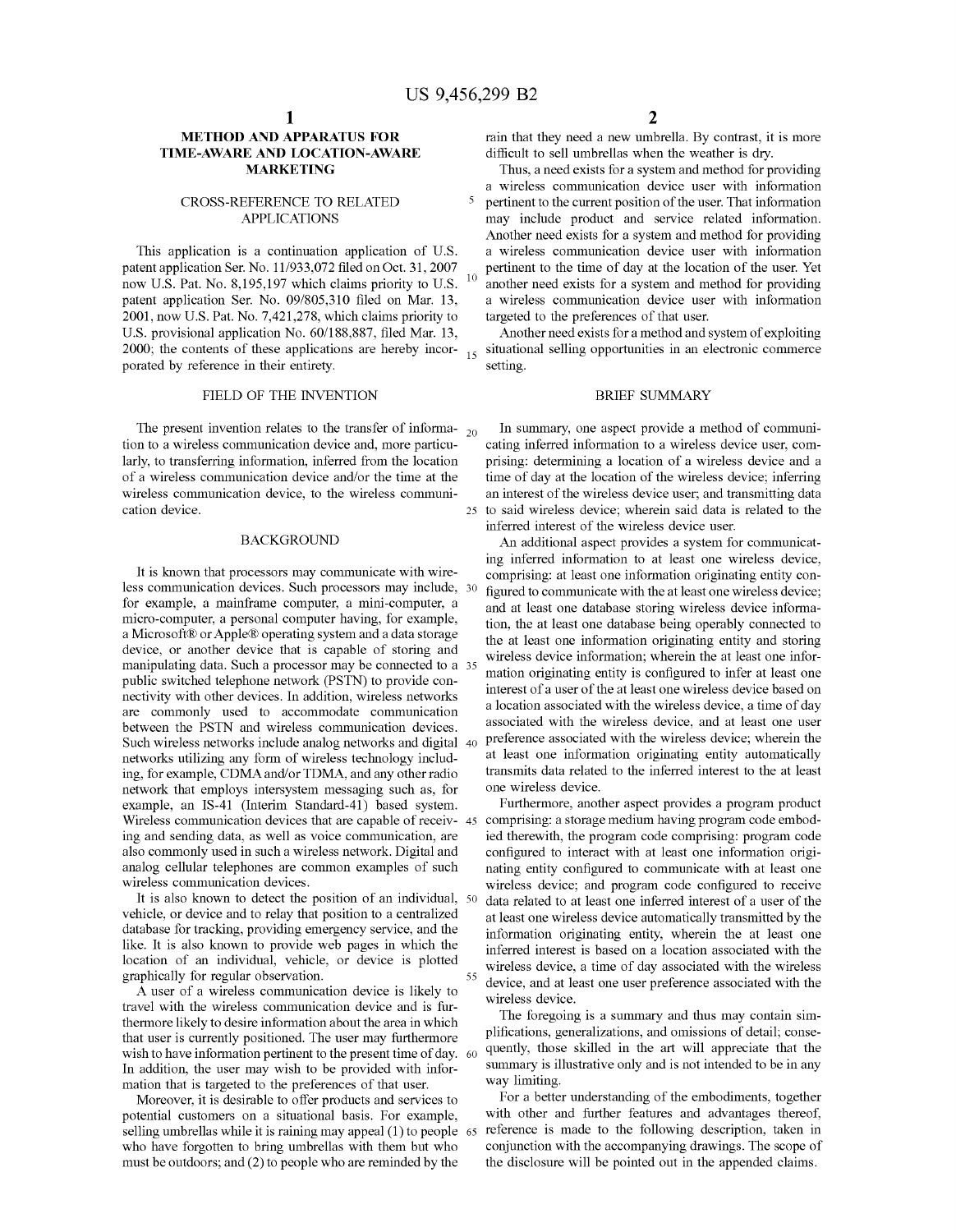#### BRIEF DESCRIPTION OF THE SEVERAL VIEWS OF THE DRAWINGS

network;

FIG. **2** is a schematic diagram illustrating a communication network connecting a processor to a wireless device; and

FIG. **3** is a flow diagram illustrating a method of providing inferred information to a wireless communication 10 device.

#### DETAILED DESCRIPTION

It is to be understood that the Figures and descriptions of 15 the present invention included herein illustrate and describe elements that are of particular relevance to the present invention, while eliminating, for purposes of clarity, other elements found in typical processors, wireless communication devices **34,** and communication networks. Because the construction and implementation of such other elements are well known in the art, and because a discussion of them would not facilitate a better understanding of the present invention, a discussion of those elements is not provided herein. It is also to be understood that the embodiments of 25 the present invention described herein are illustrative only and are not exhaustive of the manners of embodying the present invention. For example, it will be recognized by those skilled in the art that the present invention may be readily adapted to sending data to a wireless processor or computing device communicating on a wireless communication network in addition to a wireless telecommunication device. It will also be recognized by those skilled in the art that a wireless device or a device connected to a public switched telephone network (PSTN) may act as an information originating entity. Likewise, either a wireless device or a device connected to a PSTN may act as a message receiving entity which will be referred to as a wireless communication device in the examples provided herein.

Any reference in the specification to "one embodiment" 40 or "an embodiment" means that a particular feature, structure or characteristic described in connection with the embodiment is included in at least one embodiment of the disclosure. The appearances of the phrase "in one embodiment" in various places in the specification are not neces- 45 sarily all referring to the same embodiment.

Referring now to the drawings for the purposes of illustrating the present preferred embodiments of the invention only and not for the purposes of limiting the same, FIG. **1**  illustrates an example of a wireless network **10** having interconnected network entities. That network reference model **10** appears in Chapter-I (or Part-I) of revision-D of the IS-41 wireless intersystem operation standard. Revision-D of the IS-41 standard is incorporated herein by reference in its entirety. Copies of current and previous 55 revisions of the IS-41 standard may be obtained from Global Engineering Documents, 15 Inverness Way East, Sales-C303B, Englewood, Colo., USA 80112-9649. FIG. **1** and a description of the network entities depicted therein and their interaction are included herein as a general overview of a 60 standard wireless network. Embodiments do not necessarily utilize every network entity depicted in FIG. **1** and, furthermore, may utilize additional entities not depicted in FIG. **1.** 

The IS-41 standard is more recently referred to as a TIA/EIA-41 standard, where "TIA" stands for Telecommu- 65 nications Industry Association and "EIA" stands for Electronics Industry Association. However, the following dis-

cussion uses the designations IS-41 and TIA/EIA-41 interchangeably. Although the discussion herein focuses on IS-41 messages to accomplish wireless schedule notifica-FIG. **1** is a schematic diagram of a model wireless tion, it will be understood by one skilled in the art that the 5 methodology described herein may be implemented with other non-IS-41 messages having functionality similar to that described hereinbelow.

> It is known in the art that IS-41 is the technical standard that specifies the network model, functions, protocols, and services that provide mobile telecommunications networks intersystem operations. The IS-41 specification also provides a standard protocol for the operations that enable subscriber mobility between two mobile switching centers (MSCs) in a single wireless network or in two different wireless networks operated by a single or two different service providers. Protocols used to communicate between a wireless device and another device are also known. In other words, the IS-41 standard specifies the necessary signaling mechanism to accomplish seamless communication in the mobile world. Following is a brief description of each of the network entities illustrated in FIG. **1.**

> The network entities depicted in FIG. **1** include an anchor MSC **12,** a visiting (or serving) MSC **14,** PSTN **18,** an intelligent peripheral (IP) **20,** a service control point (SCP) **22,** a home location register (HLR) **23,** a visitor location register (VLR) **24,** and a line information database (LIDB) **26.** These network entities represent functional blocks or units that perform various logical functions that are implementation-independent. In other words, one or more of the above-mentioned network entities may be constructed in different physical configurations by different mobile service providers and, hence, the model shown in FIG. **1** is a symbolic representation of functions that may be included on a wireless network and does not imply either a specific physical implementation of a network entity shown therein or a specific interconnection between two or more network entities shown therein. For example, the discussion below identifies the VLR **24** as associated with the anchor MSC **12**  as well as with the serving MSC **14.** The diagram in FIG. **1,**  however, does not show a direct physical interconnection between the VLR **24** and the serving MSC **14.** The sharing of the VLR **24** may be possible, for example, when both of the mobile switching centers **12** and **14** are operated by a common service provider.

> It is therefore emphasized that the arrangement shown in FIG. **1** is for illustration only. The network entities shown in FIG. **1** may not represent an actual physical connection, especially when call-routing involves many more cells and, hence, many more network entities, in a wireless network. 50 For example, in one embodiment that is not illustrated in the Figures, the serving MSC **14** may have its own HLR and VLR and may be maintained by a service provider that is different from the service provider maintaining the anchor MSC **12** and its associated network entities. A service provider may furthermore choose not to provide all the network entities or all the interconnections illustrated in FIG. **1** in a given geographic area or cell. In addition, more than one functional unit may be implemented on a single physical device, or, alternatively, some functional blocks may represent separate physical devices. For example, one physical device may include the functionality of the IP **20,**  HLR **23,** and the SCP **22.**

> Each network entity is shown interconnected via interfaces represented by different interface reference points. For example, the anchor MSC 12 and the visiting (or serving) MSC **14** are shown connected via the interface reference point E, and the anchor MSC **12** and its associated HLR **23**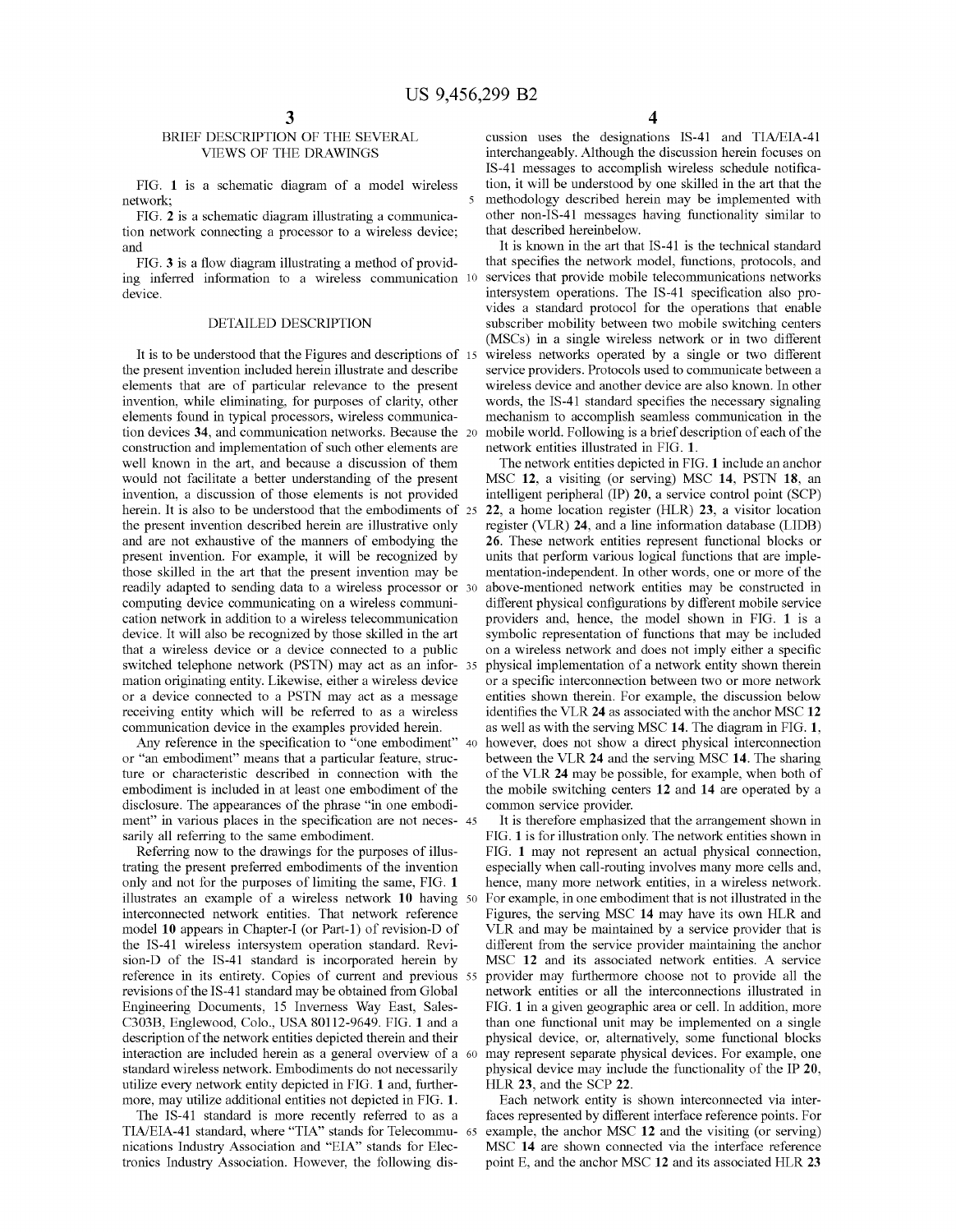are shown connected via the interface reference point C. Other interface reference points are also illustrated in FIG. **1.** These interface reference points represent the point of connection between two physical or logical network entities. A point of connection is defined by functional and signaling characteristics and may define the operational responsibility of the interconnected network entities. Thus, the signaling characteristic of the B interface may be different from that of the T.sub.1, interface, and the signaling characteristic of the C interface may be different from that of the D interface, etc.

It is noted that the terms "mobile subscriber", "network subscriber" and "mobile user" are used interchangeably hereinbelow. A "mobile subscriber" (not shown) may be a  $_{15}$ human individual who has subscribed to one or more mobile wireless services. The term "mobile subscriber," as used herein, also includes a mobile service user who uses the subscribed wireless service(s) with a mobile telephone handset or with a computer equipped for wireless communication  $_{20}$ or with any other similar device. Further, "mobile communication" may include voice, data or any other information communicated via a mobile telecommunications network.

The MSC is a functional entity that represents an automatic wireless message switching system. An MSC may be 25 distinguished from a mobile telephone switching office, which refers to a physical wireless switching office including switching hardware, the physical building, the MSC, etc. An MSC is typically an interface for user traffic between a cellular network, PSTNs or other MSCs in the same or other networks. An MSC provides basic switching functions and coordinates the establishment of calls to and from cellular subscribers. Thus, an MSC is responsible for various call processing as well as mobile subscriber mobility management functions.

An MSC first receiving a call placed by a caller calling a mobile subscriber may be referred to as the "anchor MSC" (e.g., MSC **12),** whereas an MSC that completes the call by delivering the call to the mobile subscriber may be referred to as the "serving MSC" (e.g., MSC **14).** The geographic locations of the caller and the mobile subscriber at the time of call reception determines whether the anchor MSC **12** and the serving MSC **14** are the same or different.

The PSTN **18** may include a wire line telephone network carrying a call from an external network caller to a mobile subscriber or vice versa. The A.sub.I interface represents an interconnection between the PSTN **18** and a switching center in the mobile network, here, the MSC **12.** The PSTN **18** may include a digitally switched telephone network, a plain old telephone system (POTS), the Internet or other 50 external networks, including a local area network (LAN), a wide area network (WAN) and another mobile network. It is known that mobile networks are capable of interoperating with other networks (e.g., PSTN **18)** to complete calls.

The IP 20 is a network entity that may be a server or any 55 other database capable of storing data including, for example, caller-specific information stored in "mailboxes" and messages received from or to be forwarded to a mobile subscriber. The IP **20** also includes a processor that interprets instructions which may, for example, be included in the message or received from other network nodes and then executes those instructions. In one embodiment, the IP **20** is part of the HLR **23.** In another embodiment, a single server performs the storage function that may be performed by the IP **20** and the switching function that may be performed by the MSC **12.** Alternatively, the IP **20** may be an independent physical entity in the wireless network. The IP **20** may also

be able to perform multiple activities, e.g., activities similar to those performed by the SCP **22.** 

Interim Standard-41 (IS-41) for mobile telecommunications includes a Short Message Service (SMS), which is a wireless communication data service that is typically resident in the IP **20.** Common communication protocols such as, for example, a standard pager protocol, the Internet protocol TCP/IP, and Simple Mail Transfer Protocol (SMTP) may furthermore be utilized to communicate information to and from the SMS. It should be noted, however, that a facility for converting messages conforming to certain protocols may be necessary to convert the data to an SMS readable format. An SMS is a messaging service that provides store-and-forward functions for the handling of short messages directed to or originating from the mobile subscribers. Thus, the SMS is able to store data and deliver that data to a wireless communication device **34** at a specified time. The SMS also has the capacity to compare an address and sub-address received with a message to an address and sub-address of a previously received and stored message and to replace the stored message with the new message or delete the stored message when the addresses and sub-addresses match. In its most basic form, the SMS functions in conjunction with an originating Short Message Entity (SME) and a receiving SME. The originating and sending SMEs may be wireless communication devices **34.** Because the SMS is also compatible with packet-switched networks, electronic mail services, paging services and other commonly used messaging services, however, one or both of the SMEs may alternately be a processor, a personal computer, or another device that utilizes one or more of those messaging services.

A cellular wireless network may interconnect with a Signaling System No. 7 (SS7) network as a backbone 35 network to transport IS-41 signaling messages through the mobile telecommunications network. SS7 packets may be used to convey signaling information from an originating point to a destination point through multiple switching nodes in the mobile network, which may encompass more than one wireless network operated by one or more service providers. SS7-based transactions may query databases and invoke functions at remote points throughout the mobile wireless network to establish and maintain calls and to perform reliable call management functions. An SS7 backbone network may be owned and operated by the same service provider that operates the interconnected wireless network. Alternatively, a wireless service provider may, for example, join an independent SS7 network provider to accomplish desired call routing. An SCP, for example SCP **22,** is an end signaling point in an SS7 network that performs transaction processing of remote operations. The SCP **22** may support a database to perform the required operations, e.g., processing of calling card information. As previously noted, the HLR **23** may perform as an SCP in a given wireless network configuration.

The location registers, e.g., the HLR **23** and the VLR **24,**  are data-based systems that assist in controlling mobile subscriber services and contain the records and stored information related to mobile subscribers of a particular mobile service provider. The location registers are queried by other network entities to obtain the current status, location, and other information to support calls to and from mobile users within the wireless network. Location registers may also contain network address translation information to assist in 65 the routing of calls to the appropriate network destination.

The HLR **23** is typically a primary database repository of subscriber information used to provide control and intelli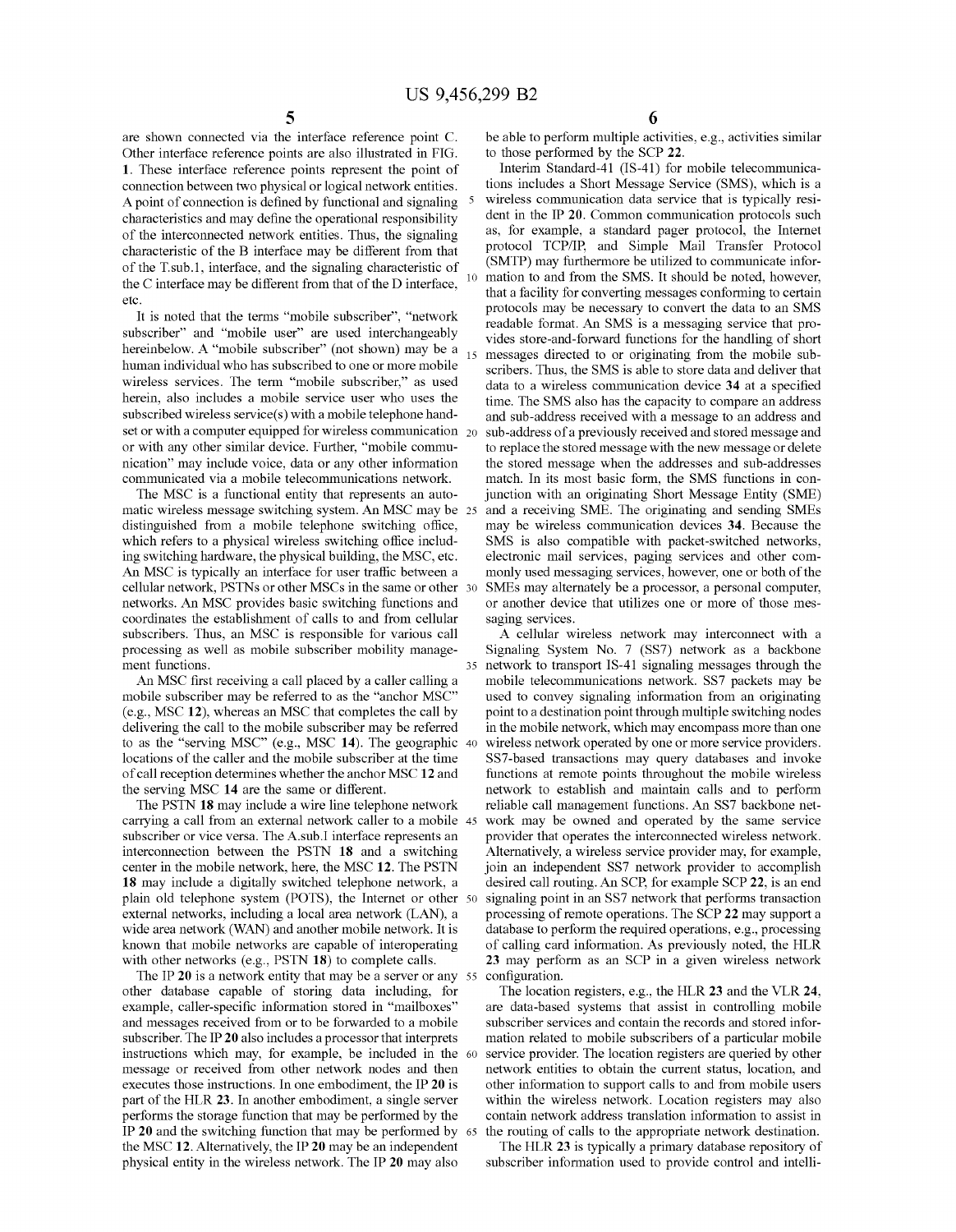gence in wireless networks. The HLR **23** thus contains a record of subscriber information such as features selected by the subscriber as part of the mobile service plan (e.g., call forwarding, calling name service, etc.), status of the subscriber (e.g., active, inactive, suspended service, etc.), the 5 subscriber's mobile directory number (i.e., the number a calling party has to call to reach the mobile subscriber), information about the current geographic location of the mobile subscriber, etc. The HLR **23** may be shared by more than one MSC **12 or 14.** The HLR **23** is generally managed 10 by the wireless service provider company and represents the "home" database of subscribers who have subscribed to the wireless service in that home area served by the wireless service provider.

The VLR **24** is a database that primarily maintains temporary records associated with individual network subscribers. Thus, the VLR **24** represents a "visitor's" database for mobile subscribers who are being served in a defined local area. The VLR **24** is also typically managed by a wireless service provider. The VLR **24** and the HLR **23** may be managed by the same or by different wireless service providers depending on the current geographic location of the mobile subscriber in the wireless network. The term "visitor" may refer to a mobile subscriber who is being served by one or more systems in the home service area, or a mobile subscriber who is roaming in a non-home, or "visited," service area (i.e., a service area of a service provider that is different from the entity from whom the mobile subscriber purchases wireless service). The VLR **24** generally contains subscriber location, status, and service feature information 30 that is derived from the relevant HLR, here, the HLR **23.** The serving MSC **14** may access its associated VLR **24** to retrieve information therefrom for the handling of calls to and from visiting subscribers. Similar to the HLR **23,** the VLR **24** may also serve one or more MSCs.

The LIDB database **26** is typically maintained by each telecommunications service provider as part of its subscriber account management. The LIDB database **26** may store caller-specific information (also interchangeably referred to herein as "calling name information"), e.g., the name of the 40 caller, the telephone number of the caller, etc. The LIDB database **26** may be used, for example, when a call sent to a mobile subscriber involves the PSTN **18** as part of the call connection process. Thus, the calling party information may be placed in the LIDB database **26** when a call is placed from 45 the PSTN **18** to the wireless network. The external network, typically the PSTN **18,** may store the calling name information in the LIDB database **26** for a number of reasons including, for example, to validate an identity of the caller

The present invention provides a method and system for communicating inferred information to a wireless communication device **34.** Embodiments described that the inference may be a result of considering the location of the wireless communication device **34,** the time of day at that, location, and one or more preferences of the user of the wireless communication device **34.** The preferences may, furthermore, be established by, for example, a user providing preference information or by tracking user selections over time to determine preferences through historic trends. The 60 disclosure may operate to communicate information to a wireless communication device **34** only when that device **34**  is operating and may, furthermore, assume that a user is located in close proximity to the device **34** when the device **34** is operating.

Inferences may also be made based on information actively used by others in the local area and/or information acted upon by others at a time proximate to the current time. For example, if there is an accident, drivers in the local area may be providing information about alternative routes. Inferring a hidden surge in demand, the alternative route information may be automatically pushed, or provided to, any customer who is approaching the local area.

FIG. **2** is a diagram illustrating a system **30** of the present invention for communicating inferred information to a wireless communication device **34.** In the embodiment illustrated, the information originating entity **32** communicates with an intelligent peripheral (IP) **20** through a public switched telephone network (PSTN) **18** by way, for example, of a modem **36.** The IP, in turn, communicates with a message receiving entity **34** through one or more mobile switching centers (MSCs) 12 and a wireless transmission signal **38.** Of course communication may be performed by an alternative system utilizing, for example, a single server performing the functions of the IP **20** and the MSC **12.** As illustrated, one or more relay stations **40** and **42** may be 20 utilized to carry the wireless transmission signal **38.** 

It is possible to determine the location of the wireless communication device by location information transmitted by a GPS enabled device or by triangulating the location of the wireless device with respect to the Relay stations **40, 42**  and 44. A short message service (SMS) may furthermore run on the IP **20** and may be utilized to pass location information from the wireless communication device **34** to the information originating entity **32** and to pass inferred information from the information originating entity **32** to the wireless communication device **34.** 

The information originating entity **32** may include a web server **32,** a database server **46** and a device for communicating with the Internet or PSTN such as, for example, a modem **36.** The web server **32** may be any processor-based device including, for example, a Sun E10K server. Likewise, the database server **46** may also be any processor based device including, for example, a Sun El0K server. The database server **46** may include a data storage facility which may operate using, for example, Oracle, Sybase, or DD2. Information stored in the database may include, for example, location dependent user preferences, historical data about past user selections and general user profile information. The web **46** server may include a wireless application protocol server and may run web server software such as, for example, Microsoft®.IIS or Netscape NES. The web server **46** may also run application software for processing location information received from a user requesting user information from the database server and applying business logic for determining and providing appropriate information to the in the case of collect calls or third party calls. 50 user. The web server **32** may connect through a network such as the Internet which transports data received from the web server **46** to an interface that communicates with a wireless network. That interface could, for example, be a wireless application protocol gateway **48** operated by a wireless communication provider. That information may then be passed, for example, to the IP **20.** 

> The information originating entity **32** may, in another embodiment, be incorporated into the wireless network as a part of, for example, the IP **20.**

FIG. **3** illustrates a process **100** of communicating inferred information to a wireless communication device **34.**  At **102,** the location of the wireless communication device **34** is determined. In a certain embodiment, the current time of day at that location is established at **104** and the prefer-65 ences of the normal user of that wireless communication device **34** are retrieved from a database at **106. At 108,** an inference as to something in which the user may be inter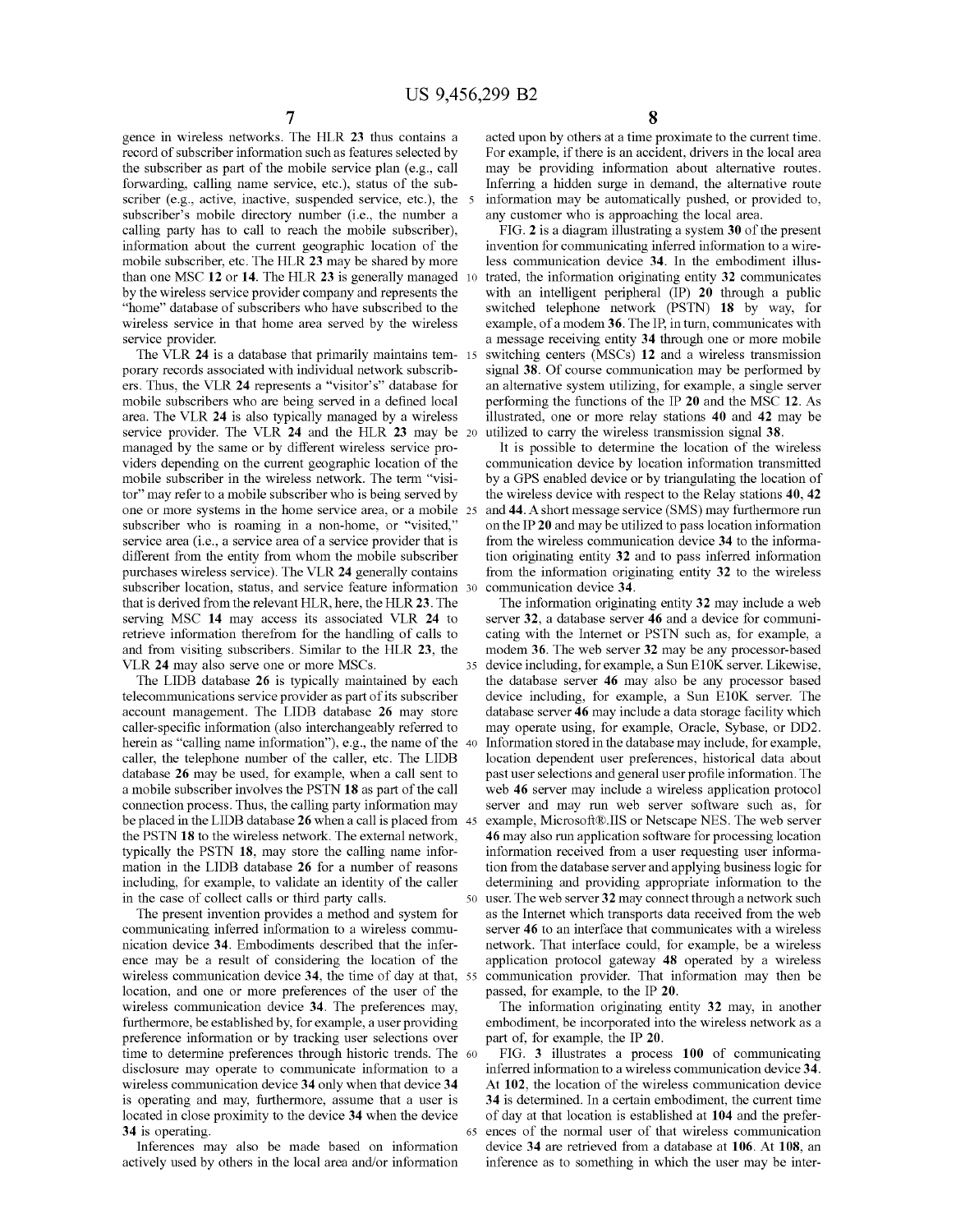ested is made based on the location. The time of day and/or preferences of the normal user of that device **34** may also be considered in making that inference. Information inferred from the location of the wireless communication device **34**  and any time of day or user specific preferences that are 5 available is forwarded to the user at **110.** 

The location of a wireless communication device **34** may be determined by any known method including by way of a global positioning system or "GPS" or by triangulation or other similar technologies using wireless communication towers in the vicinity of the wireless communication device **34.** 

position of the wireless communication device **34** is used to make inferences, the invention will infer from the location of the wireless communication device **34** that the user may desire information related to that location. For example, if the invention recognizes that the wireless communication device **34** is approaching a mall, the invention may transmit a list of establishments operating in that mall to the wireless communication device **34.** Moreover, the invention may provide additional levels of detailed information to the wireless communication device **34** as the wireless communication device **34** moves. For example, if the user of the 25 wireless communication device **34** carries that device **34**  into the mall and approaches a store, the invention may provide information to the wireless communication device **34** regarding featured goods or special pricing on goods sold by that store. If the user approaches a restaurant carrying the wireless communication device **34,** the invention may provide a listing of menu items carried by that restaurant. If the user approaches a bank, the invention may provide information regarding the length of the queue in that bank and the  $35$ estimated waiting time to be serviced by a teller as well as information regarding interest-bearing accounts and loan rates in that bank.

An information service provider may be the operator of the information originating entity **32.** The information pro- 40 vided to the wireless communication device **34** by the present invention may be gathered by the information service provider and placed in a database saved in a storage device coupled to a server such as, for example, the database server **46** discussed hereinbefore. The information may be 45 processed by application software running on the web server **32.** In a certain embodiment of the present invention some or all of the information to be provided to the wireless communication device **34** is provided by advertisers wishing to make the user of the wireless communication device **34** <sup>50</sup> aware of goods and/or services available near the locale of the wireless communication device **34.** The information gathered into the database for provision to a user may be gathered from, for example, a search of static information available in that location such as, for example, stores that are known to exist in that area or services available in that location. Other static information may be gathered from secondary sources such as the commercial entity Infospace or a similar provider. Dynamic information may also be included such as, for example, weather data, traffic data, current waiting time for certain services, and current promotions being offered by merchants. Sources of such dynamic information may include enterprises making that information available to the information service provider. It will be recognized that the information service provider may charge a fee for inclusion of information related to an enterprise. Once the location-specific information has been

stored in the database, it may be retrieved and transmitted to one or more wireless communication devices **34** that have entered a specified area.

The specified area may have predefined boundaries such that when a wireless communication device **34** subscribing to the information service of the present invention enters that bounded area the appropriate information will be transmitted to the wireless communication device **34.** Of course, the service described herein may be transmitted to many wireless communication devices 34 in the same area or in different areas.

Information to be sent to a wireless communication device **34** by the present information service may be trans-In a first embodiment of the invention, wherein only the  $\frac{1}{2}$  mitted to a SMS by a communication protocol such as, for example, TCP/IP. The SMS may then transmit the short message to the appropriate wireless communication device **34.** As will be recognized by one skilled in the art, the SMS may pass the information to the wireless communication device **34** immediately upon having capacity or may hold the information until a time specified in the short message passes.

> In another embodiment of the present invention, time may be one of or the only parameter from which an inference is made. Thus, when the time of day at a wireless communication device **34** is known, the wireless device **34** may be provided with suggested places to have lunch prior to noon for example, or with alternate routes for commuting prior to 5:00 p.m. Time may, for example, be assumed to be current time in the area code in which the wireless communication device **34** is based. Alternately, where inferences are made from both location and time, time may be determined for the current location of the wireless communication device **34.** It will be recognized that improved inferences may be made in many cases where both time and location are known. For example, where both time of day and location are known restaurants open for lunch in that particular location may be listed in the information provided to the wireless communication device **34** at noon when lunch is often desired and the listed restaurants may be limited to those near the present location of the wireless communication device **34.** Restaurants listed in that example may include those within a predetermined area such as, for example, one mile of the current location, or they may include the nearest restaurants up to a number limit such as, for example, twenty. That limit may be defined by the information service provider or the user. If both location and time are known in the transportation routing example provided previously, lesser traveled routes in the vicinity of the wireless communication device **34** may be provided, for example, between the hours of 5:00 and 6:00 p.m. when the user may be expected to be travelling home.

> Furthermore, the present invention may retain the location of a wireless communication device **34** over a period of time such that, where the wireless communication device **34** is being transported not only would the current location of the device **34** be known, but the direction in which the device **34**  is moving may be inferred from the direction in which the device **34** has moved in, for example, the last five minutes. Thus, the position of the wireless device **34** may be saved each minute, for example, and the device 34 may be assumed to be moving linear to the direction in which the device **34** has moved from a time five minutes prior to the current time until the current time.

In yet another embodiment of the present invention, 65 historical data may be gathered and used to assist in creating inferences. For example, when a particular information set is provided to a user via a wireless communication device **34,**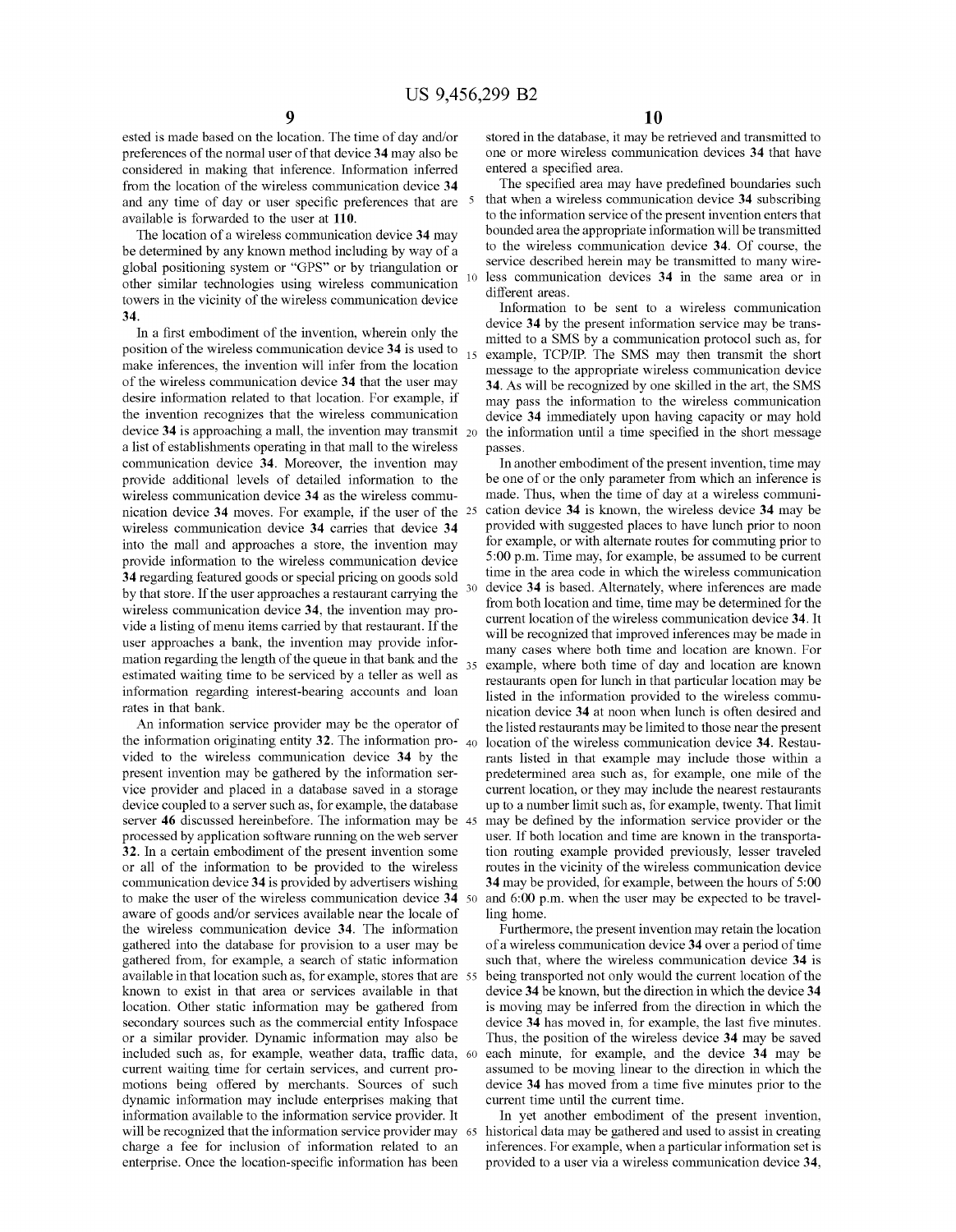that user may be requested to make a selection from the listed information. Thus, where, for example, restaurant selections are provided to a particular wireless communication device **34** repeatedly and user selections are saved, the present invention may draw inferences from those selections. Where a user repeatedly selects restaurants offering French and Chinese food, the present invention may learn that those food types are preferred and provide, for example, restaurant listings for all restaurants lying within one-quarter of a mile of the wireless communication device's current location and restaurants offering Chinese and French food within a mile of the location of the wireless communication device **34.** 

A user may indicate his preferences by selecting one or more of the choices provided to him by the information 15 service provider or any subset of the information provided by the information service provider. For example, a user may select a particular type of restaurant from a restaurant listing. Alternately, the user may choose to see information related to restaurants from a listing of, for example, restau- 20 rants, movie theaters, gas stations and banks. The user may furthermore request that a particular type of information such as restaurant information be provided when the user is in a particular location or at a particular time. Moreover, the user may request the different information such as night club 25 information be provided when that user is in a different location.

To encourage a user to make selections from the listings provided to that user who might otherwise choose not to take the time to make a selection, the present invention may 30 provide additional information related to a choice when that choice is selected. Thus for example, where a listing of restaurants is provided to a user and a particular restaurant is selected, a listing of menu choices featured at that restaurant may be provided. The user will therefore be enticed to make a selection in order to discover additional information related to a particular piece of information.

In another embodiment of the present invention a profile of the normal user of a wireless communication device **34** system, or the user can be put in telephone or other contact that includes preferences of that user may be stored in a database of the present invention and inferences may be made therefrom. Thus where a user indicates via his preferences that he prefers French and Chinese foods, restaurants offering those kinds of foods may be emphasized as described in the previous example. Alternately, where a user 45 prefers to be provided with information related to traffic routing and is not interested in information related to restaurants, information related to traffic routing may be provided to that user at all times of day and in all locations and information related to restaurants may not ever be provided 50 to that user.

In another embodiment, the present invention comprises a computer system that collects information about the spatial location of a potential customer at a given time, compares said temporal and spatial information to a database of 55 products and services, matches the aforesaid information with known data about the customer and offers the customer one or more products and services or suggests that the customer travel to or visit a nearby establishment at which such products and services can be obtained. In one embodi- 60 ment of the present invention, the customer makes his needs known to the computer system by means of an interface so the above matching may be done without reference to previously known data about the customer.

The location of a customer can be obtained and transmit- <sup>65</sup> ted to a computer system in numerous ways. In one embodiment of the invention, the customer caries a global posi-

tioning system (GPS) receiver or drives a vehicle having such a receiver. Information about the customer's location (for example, precise latitude and longitude) can then be transmitted to said computer system over the Internet, through wireless means or via telephone connection. In another embodiment, the customer carries a cellular telephone that is either on or is in standby mode. The telephone remains in radio contact with the local cellular telephone network, which is able to determine the customer location. The cellular telephone network can then transmit the customer's position to said computer system.

Time, another data element, is readily determined at the customer's location once said location is known.

Knowing the consumer's location enables the computer system to stand at the ready to assist the consumer with any query about the existence of nearby goods and services or with help in the event of any emergency, such as the individual falling ill or becoming the victim of a crime. In the event of illness, medical personnel can be alerted by the system as to the location and identity of the victim. The wireless communication device may also transmit information regarding the victims medical history or any other information related to that user. In the event of a crime, the 25 police can be given a precise location to which to respond.

Time information can be used, for example, so that only stores that are known to be open at the moment will be recommended to the consumer.

If the individual desires a particular kind of food, the system can provide a list of restaurants offering that type of food within a three block walk. If the individual wants to buy a specific product, he can be informed as to which stores in the neighborhood carry the product, at what price, and whether or not it is currently in stock. The latter type of query can be answered by the system in real-time by looking up stores in an on-line (e.g. Internet) index and scanning their product offerings. If there is no indication whether the item is in stock, the store can be contacted directly by the with the store directly.

In the event the individual wants to make a purchase, the system can retain necessary financial information, such as credit card numbers, which can be furnished to the store by the system.

The service to be offered may be no more than the provision of information to the user, for a fee or otherwise. For example, the user may wish to know the arrival times of buses that pass near his present location, or the length of the line at the teller windows of a bank a few block away.

Using technology able to pinpoint a location to within a few feet, the invention can sense the location of the user within a supermarket and offer promotional or product information for items shelved in the aisle where the user is presently located.

The method of the present invention comprises the following steps:

1. Providing the user with a first signal transmitting means capable of transmitting a first signal and a second signal receiving means for receiving a second signal;

2. Providing a first signal receiving means for receiving said first signal at a location remote from said user;

3. Providing a location-determining means for determining from said first signal or the place of reception of said first signal an approximate location of the user;

4. Providing a computer system having access to locationbased or time-based information concerning products or services, said system being connected to said first signal